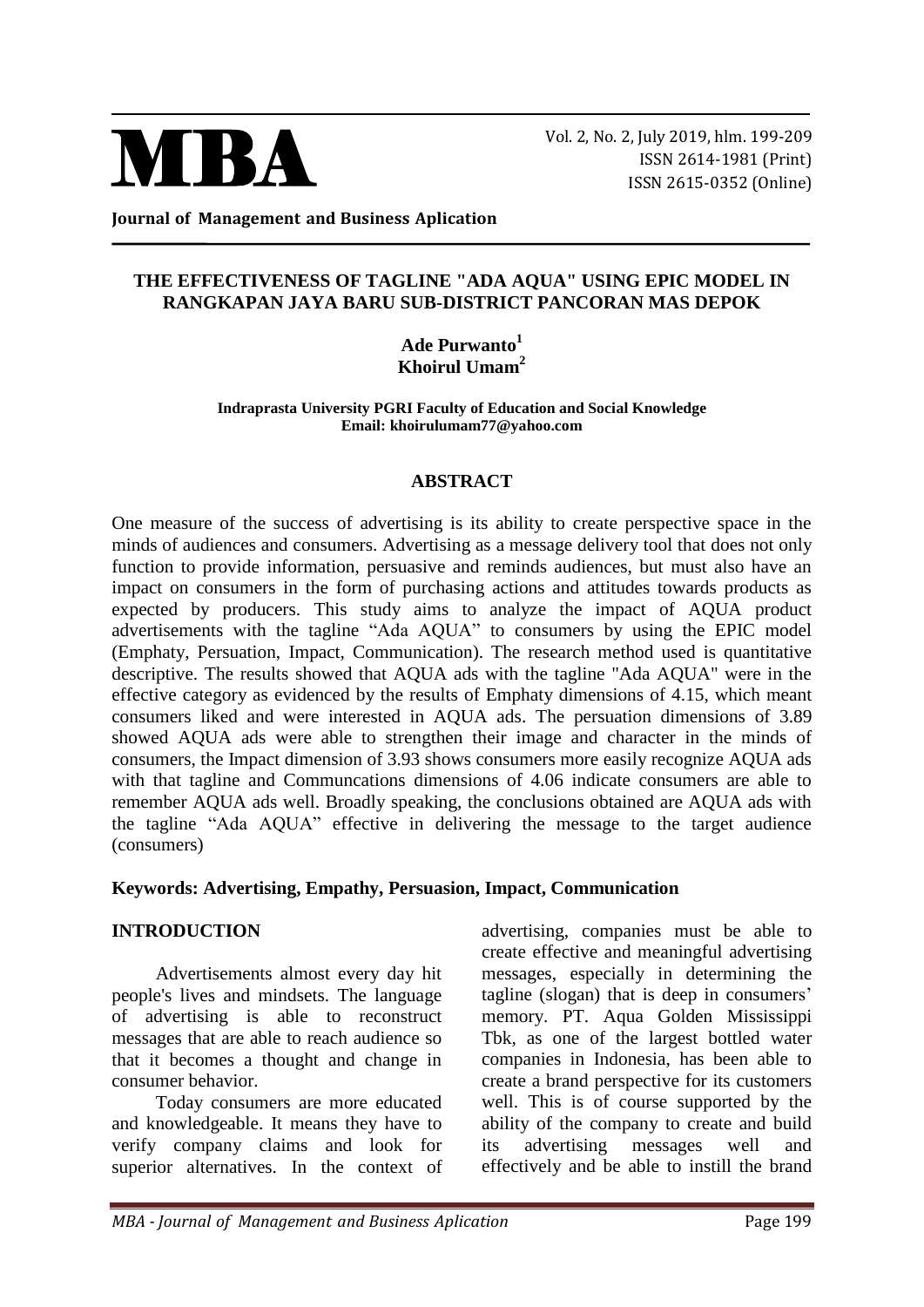image in the minds of consumers well, including in creating effective and strong taglines that can be firmly planted in the minds of consumers. Based on the data, within 3 consecutive years (2015-2017) the brand of AQUA has been able to place and maintain its position as number one when compared to other competing brands, as shown in Table 1

| Table 1<br>Top Brand Index of Bottled Water in Indonesia |         |                        |        |  |  |
|----------------------------------------------------------|---------|------------------------|--------|--|--|
|                                                          |         | <b>TOP BRAND INDEX</b> |        |  |  |
| <b>BRANDS</b>                                            | 2015    | 2016                   | 2017   |  |  |
| <b>AQUA</b>                                              | 75.9 %  | 73.4 %                 | 73.3 % |  |  |
| <b>VIT</b>                                               | 5.0 %   | 5.5 %                  | 6.1 %  |  |  |
| Club                                                     | 2.6 %   | 3.4 %                  | 4.5 %  |  |  |
| Ades                                                     | $2.6\%$ | 3.4 %                  | 4.1 %  |  |  |
| Cleo<br>$\sim$                                           |         | 2.0 %                  |        |  |  |

Source: *[www.topbrand-award.com.](http://www.topbrand-award.com/)*

Some AQUA advertisements that have appeared, use a tagline such as "*Semua Berawal dari Kita*", "*Kebaikan Alam Kebaikan Hidup*", "*Gagal Fokus*" and "*Ada AQUA*". Each tagline gives consumers differrent meanings and perspectives. An interesting point to examine from these tagline is how much the tagline effectiveness of AQUA ads is to build consumer interest (emphaty), the strength of the brand character in the minds of consumers (persuasive), consumer involves in the brand (impact), and memory left by these advertising messages deeply in consumer memory (communications).

In this study, researcher took one of the taglines, namely "Ada AQUA" to measure how much impact the tagline has in shaping the perspective and attitudes of consumers towards AQUA. So that this research can also be formulated that "Ada AQUA" as a whole effective if viewed from the aspects of Emphaty, Persuasive, Impact and Communication?"

Ads are translated and understood as a form of communication that uses paid media. The message in the advertisement is deliberately formed and designed in such a way as to influence the target audience to act and behave according to the wishes of the advertiser in the present or future time.

Understanding advertising, Machfoedz (2010:139-141) says that, advertising is all forms of presentation of information and promotions directly carried out by sponsors to offer ideas, goods or services. Advertising has a non-personal nature and is a tool to promote products and services without holding direct contact and advertisers must pay a certain applicable rate.Subagyo (2010: 136) argues that, "advertising is a promotion or nonindividual service carried out by a sponsor or certain individual company that can be identified and who pays communication."From the two definitions above, it can be concluded that advertising is a form of mass communication such as newspaper radio, magazines and so on.

According to Kotler and Keller (2012: 490-491) advertising has three advantages including:1) Pervasivenes: marketers can repeat the same message through advertisements. With advertising, buyers can receive and compare messages from various competing companies. Large-scale advertising will create a positive message about size, strength, and success (the sales company), 2) Amplied Expressiveness: advertising provides an opportunity to dramatize the company and its products through the use of prints, sounds, and colors, 3) Control: advertisers can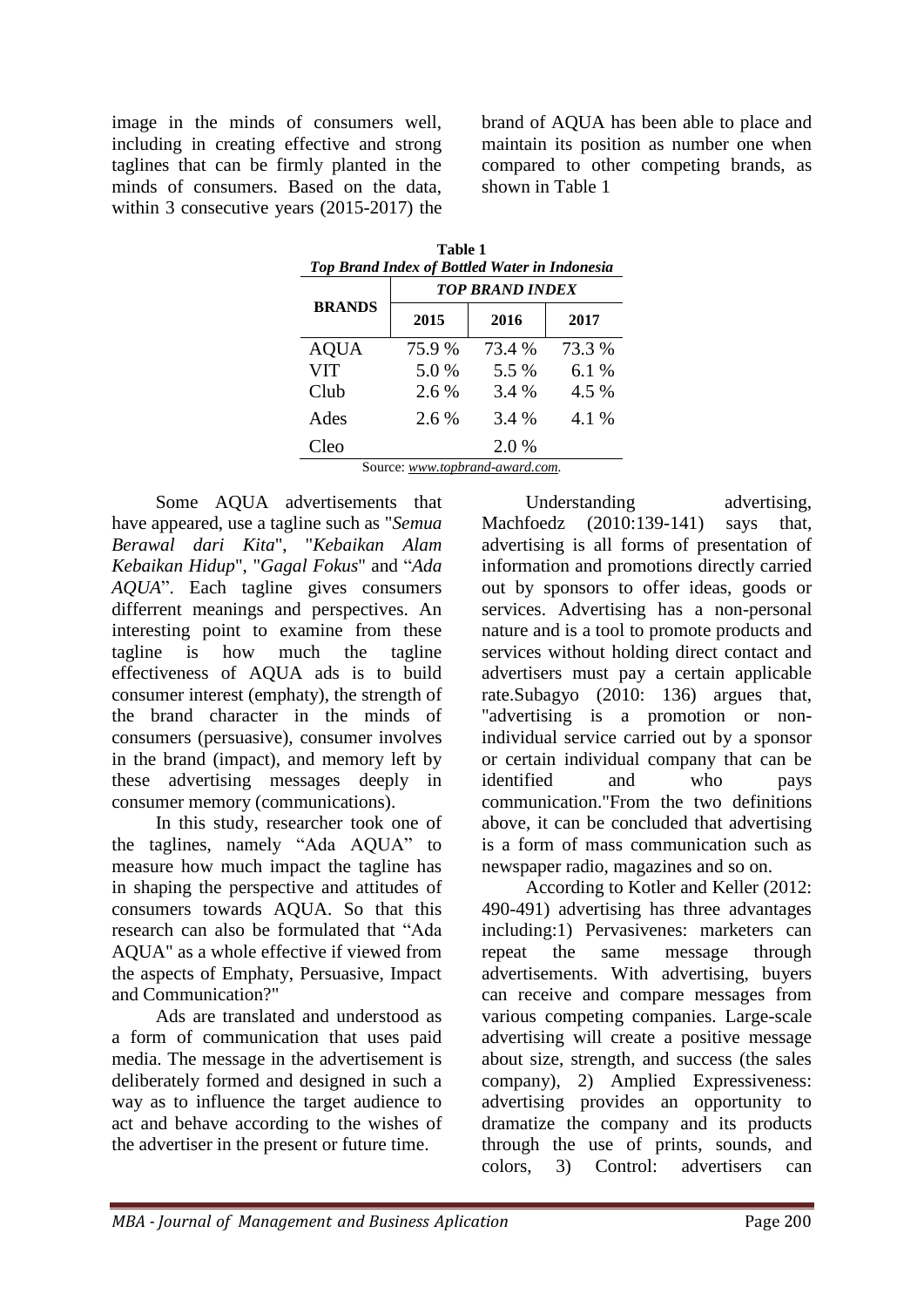determine aspects of the brand and product that will be focused to be communicated.

What factors make the ads effective? Before answering the question, we need to understand the word "effective" in an advertisement itself. At least, Nielsen (Nielsen Ads@work, 2008) (Brands, 2008) provides four indicators to determine the effectiveness of an advertisement for its audience. First, advertising must be able to change audience behavior (change behavior). In this case, the target of advertising is to be able to make consumers or audiences are persuaded to try the products offered by the company. Second, advertising must be able to educate consumers about the products offered. On the other hand, advertising must also be able to make consumers always remember the product offered (educate or remind). So, the company must be able to make communication and interactive dialogues well and willingly must be able to instill memory of the product deeply in the minds of consumers so that consumers are only able to remember these products compared to other products. Third, advertising must be able to evoke the emotional side of consumers (evoke an emotional response). Meaning that the target of advertising make the memories that always connected with the brand in all things, situations and conditions (improve brand affinity or association). Fourth, advertising must be able to make the brand recognized in the minds of society. For that, advertising must be able to make the brand image stand out from other brands (stand out from others)

The results of research on the effectiveness of advertising on consumer behavior states that creative advertising is able to change consumer behavior to prefer the ads, the brand of its product and the intensity of its behavior (Baack, Wilson, van Dessel, & Patti, 2016). Another study on the behavior of outdoor advertising stated that the effectiveness of advertising was influenced by positive and negative attitudes from both the message and the procedures for delivering the ad itself and

the audience exposed to the advertisement. For positive audiences about advertising, they are better able to remember advertisements than negative audiences (Donthu, Cherian, and Bhargava, 1993) in (Mehta, 2000). While the study of the impact of advertising in general, which is viewed from the "involvement" of the audience on advertising, explains that the effectiveness of advertising can be measured by the time spent by the audience and their involvement in seeing print ads. Some audiences who think that advertising has good benefits and are used as a learning tool, they spend more time looking at advertisements and are more deeply involved in these ads. While for those who feel that advertising is quite disturbing and does not provide any benefits, they often feel annoyed and do not want to be involved in the advert (james and cover: 1992) in (Mehta, 2000).

Meanwhile, a study of the effectiveness of advertising on media that is associated with age from the audience explained that online media is the most effective advertising tool to influence buying behavior among youth, while print media will increase the credibility of the ad itself. in this context, advertisers are required to be able to use both types of media and always explore all the potential that exists in online media (Vinaya & S. Mehtora, 2018).

According to Belch (2012: 301), the attractiveness of advertisements is divided into two, including the following: 1) Rational Attraction Informal rational appeal, focusing on the practical, functional or utilitarian needs of the target audience, emphasizes features, benefits and reasons for owning or using a particular brand of product or service. 2) Emotional Attractiveness relates to social needs and / or psychic target audience. Advertisers use emotional attraction with the aim that the positive feelings of the target audience can be transferred to the brand and to influence the interpretation of the target audience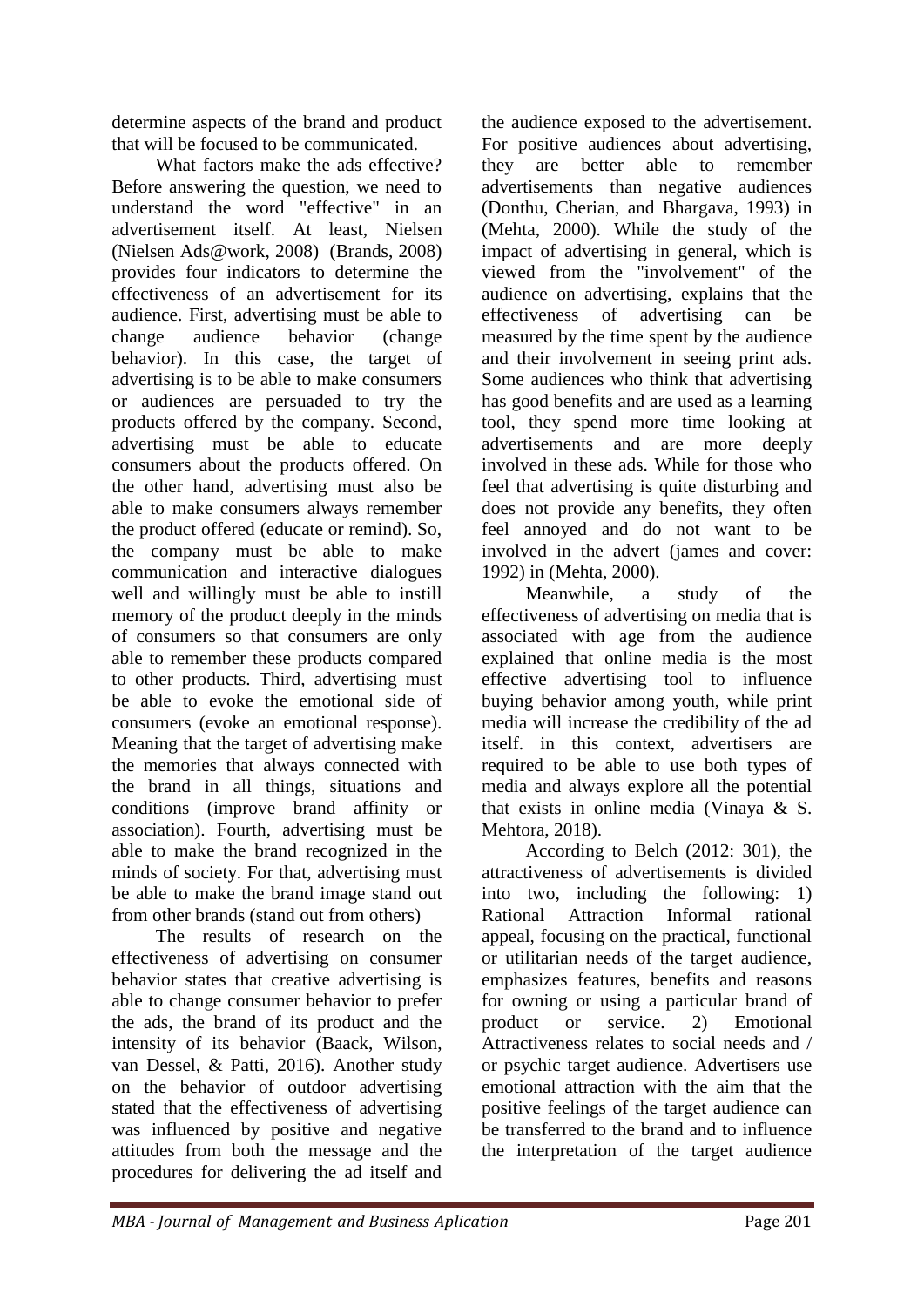from the experience of using a particular product or service.

The effectiveness of advertising According to Durianto (2003: 15), can be measured using several models including:1) Consumer Decision Model (CDM), which is a model with six interrelated variables, namely advertising messages, brand recognition, consumer trust, consumer attitudes, real purchase and purchase intentions. 2) Direct Rating Method (DRM), this method is used to evaluate the strength of an ad that is related to the ability of ads to get attention, whether or not the ad is read carefully, whether or not the ad is understood, the ability of the ad to arouse feelings and the ability of advertisements to affect behavior. 3) Customer Response Index (CRI), which is the result of multiplication of awareness, understanding, interest, intention to buy and act to buy.4) Emphaty, Persuation, Impact and Communication (EPIC), a model developed by AC Nielsen with four dimensions, namely empathy, persuasion, impact and communication.

The effectiveness of advertising can be measured using EPIC Model in (Durianto&Dkk, 2003) EPIC Model from AC Nielsen one of the leading marketing research companies in the world includes four critical dimensions, namely: empathy, persuasion, impact and communication (Empathy, Persuasion, Impact and Communications ) with the following explanation: Dimensions of Empathy. The Empathy dimension provides valuable information about the attractiveness of a brand. Emphaty is a state of mentality that makes someone identify himself or feel himself in a state of feeling or thought that is the same as another person or group. Emphaty involves consumer affection and cognition, according to J. Paul Peter and Jerry C Olson (2013: 21) affection and consumer cognition refers to the two types of mental responses that consumers show to the stimulus and events around them. Affection (affect) refers to the things they feel about stimulus and events, for example whether they like or not a product. Cognition refers to the things they think like trust in a product.

Persuasion. The persuasion dimension informs what can be given an advertisement to increase or strengthen the character of a brand, so that ads marketing gets an understanding of the impact of advertising on consumers' desire to buy and obtain the ability of an advertisement to develop the attractiveness of a brand. In the advertising world, persuasion is a change in belief, attitude, and desire to behave due to one promotional communication.

Impact. The impact dimension shows whether a brand can stand out compared to other brands in a similar category and whether an advertisement can engage consumers in the message delivered.

Communication.The communication dimension provides information about the ability of consumers to remember the main message delivered, consumer understanding, and the strength of the impression left by the message.



*MBA - Journal of Management and Business Aplication* Page 202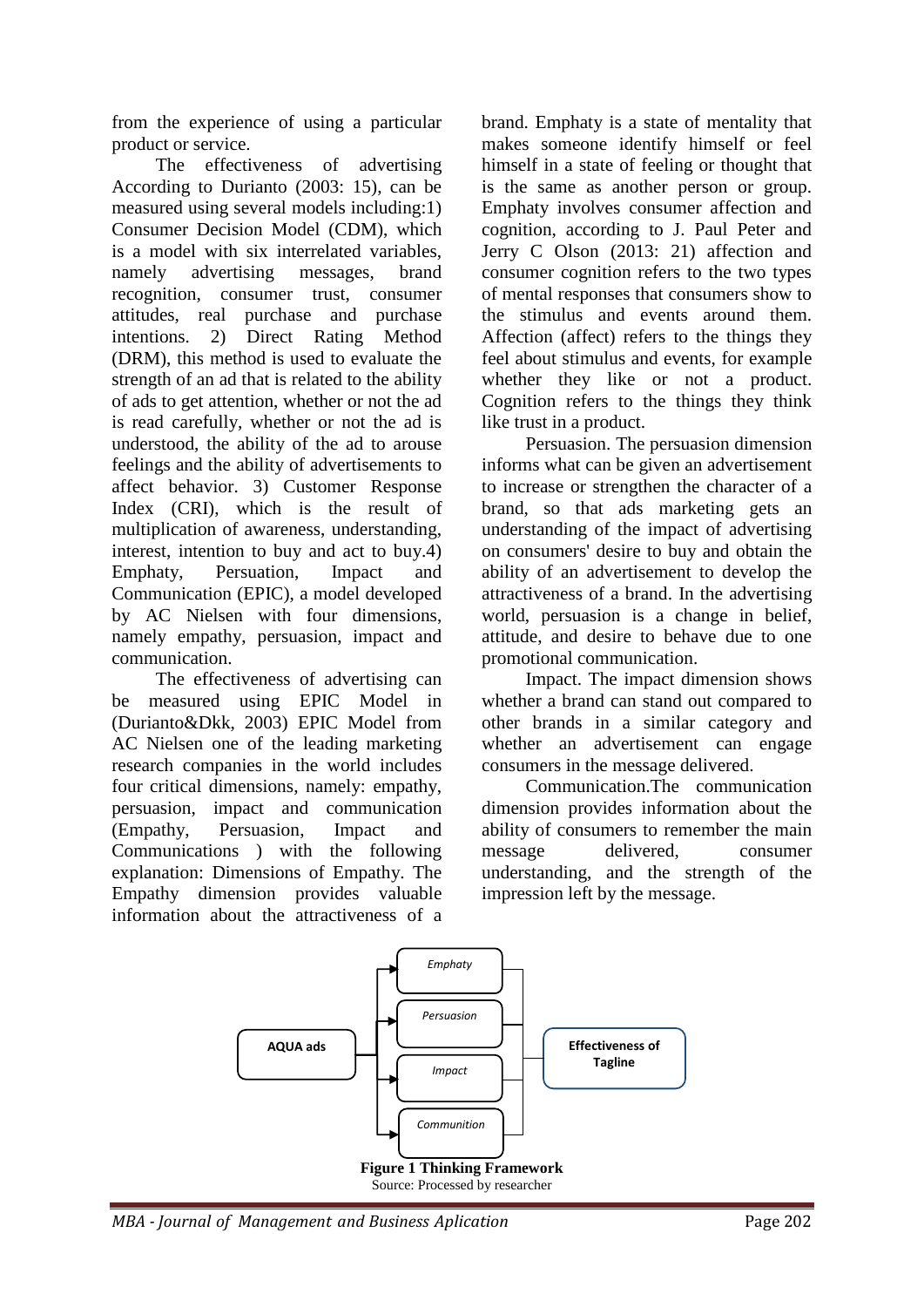The basis of the preparation of this research framework is beginning with the idea that marketing communication can be expressed as a promotional activity that aims to convey the message to consumers by using various media, one of them is advertising. products, advertisements are also seen as entertainment media and marketing communication media that are effective enough to reach target markets, especially if they are aired on will get attention and are always remembered.

Based on the presentation of the material and the framework above, a hypothesis is taken, namely "AQUA Ads with the tagline" There is AQUA "which is effective in terms of the dimensions of empathy, persuasion, impact and communication."

The purpose of this research is to assess the effectiveness of AQUA product advertisements from PT. Aqua Golden Mississippi Tbk. With the tagline "Ada AQUA" which broadcast on television

# **RESEARCH METHODS**

This type of research is quantitative descriptive with survey techniques. According to Sugiyono (2012: 12) Survey method is used to get data from certain natural places (not artificial), but researchers treat them in data collection, for example distributing questionnaires, tests, structured interviews and so on (Sugiyono, 2012: 12).

The population of this study is consumers or respondents who live in the area of Rangkap Jaya Baru Village, and research was also conducted at the Rangkap Jaya Baru Sub-District, Pancoran Mas Sub-District, Depok City 16434. The population in this study was 8,689 heads of households.

According to Sugiyono (2015: 61) Samples are part of the number and characteristics possessed by the population. If the population is large, and researchers are not likely to learn all that is in population, for example due to limited funds, energy and time, the researcher can use samples taken from that population. What is learned from the sample, the conclusions will be applied to the population. For that samples taken from the population must be truly representative (representing) (Sugiyono, 2015: 62). In this study the sample was determined using the Slovin approach. As explained earlier, the population is 8,689 heads of families, so the number of samples can be determined using the following formula:

$$
n=\frac{N}{1+Ne^2}
$$

n : Samples

N : Population

*e* : Errors that are tolerated, 10%

So based on calculations, the sample size is 99 respondents

The data used in this study are primary and secondary data. Primary data is obtained through interviews using questionnaires using a Likert scale to measure the effectiveness of the tagline "Ada AQUA" using the EPIC model, while secondary data is obtained through literature studies through the internet and relevant research results.

The data analysis technique that will be carried out in this study uses a quantitative approach, so we need a stepby-step technique to analyze the data that has been obtained. Data obtained in the study and analyzed so that it can provide a clear work system. The method used in analyzing is the EPIC Model method. This is because certain limits of qualitative analysis conducted by companies to assess the effectiveness of advertising have not been able to provide detailed information in describing a condition.EPIC Model is done to measure the effectiveness of advertising. EPIC Model consists of four dimensions, namely: Emphaty, Persuasion, Impact and Communication. From the answers to the questionnaire statements covering the four dimensions, the analysis will be used as follows: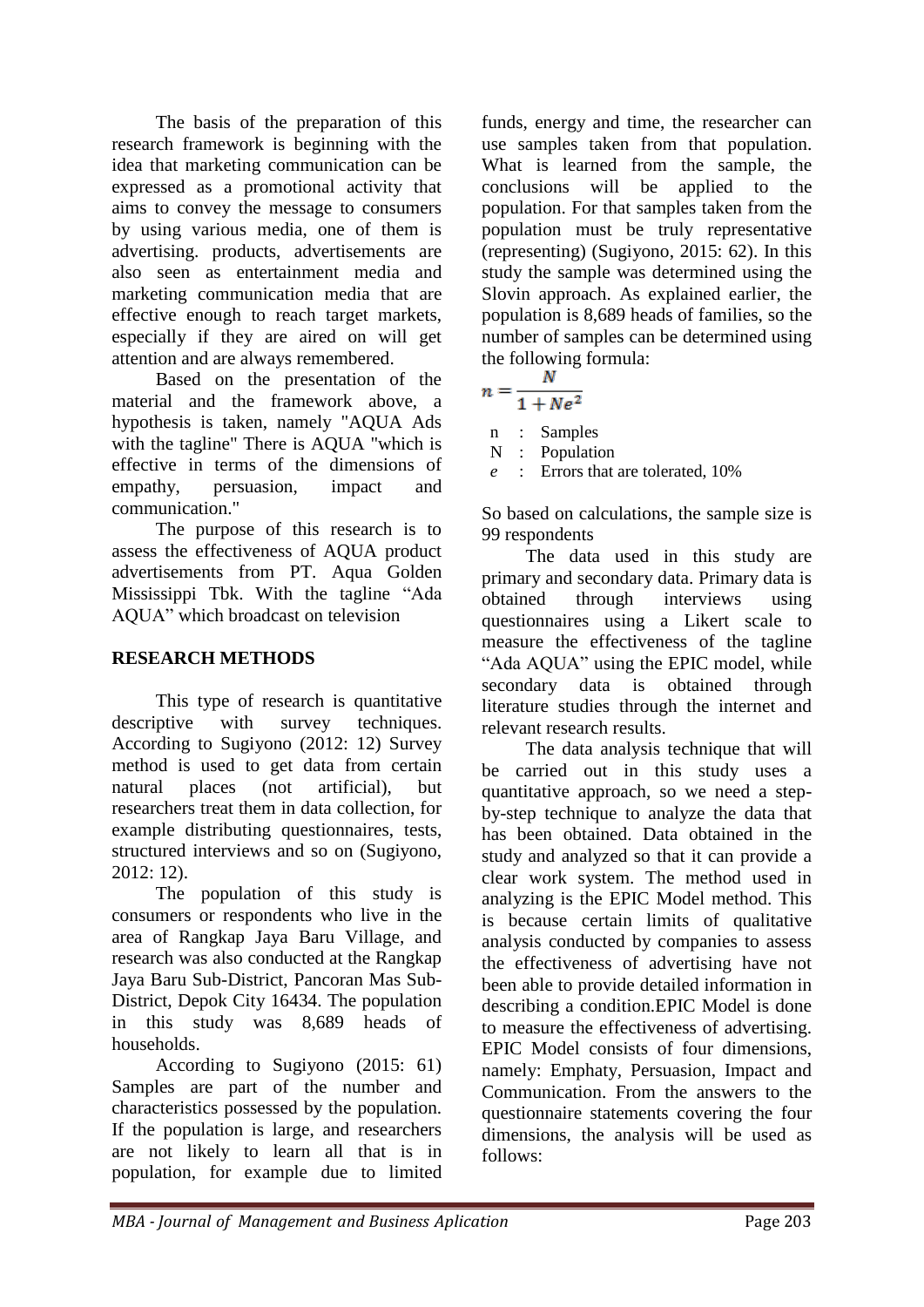#### **Simple Tabulation Analysis**

In simple tabulation analysis, the data obtained is processed in the form of percentages, with the following formula (Durianto, 2003: 78).

$$
P = \frac{f_i}{\sum f_i} x 100\%
$$

- P : the percentage of respondents who chose a particular category
- $f_i$  : the number of respondents who chose certain categories

 $\sum f_i$  : number of respondents

#### **Average Score**

Each respondent's answer from the statement given to the consumer is then given a weight using the Likert scale which has been explained in the previous section. How to calculate the score is to add all the results of the value of each weight divided by the total frequency. With the formula as follows:

$$
x = \frac{f i \times wi}{\sum f i}
$$

x : weighted average

 $f_i$  : frequency

 $w_i$  : weight

After calculating the average score, the next step uses a range of rating scales to determine the position of respondents' responses by using the score value of each variable. The alternative answer weight formed from the ranking scale technique consists of a range of 1 to 5 which describes a very negative position to a very positive position. Then the scale ranges are calculated using the following formula:

$$
Rs = \frac{R_{(bobot)}}{M} = \frac{5-1}{5} = 0.8
$$

| R        | : The biggest weight - the    |
|----------|-------------------------------|
| (weight) | smallest weight               |
| M        | : Number of weight categories |

So that the decision position becomes:

| <b>Tidak Efektif</b> |               | Efektif |                |  |
|----------------------|---------------|---------|----------------|--|
|                      |               |         |                |  |
| 1.8                  |               |         |                |  |
| Sangat Tidak Efektif | Cukup Efektif |         | Sangat Efektif |  |

**Figure 2 Range of EPIC Model Scale** Source: Durianto (2003:95)

### **Determine the EPIC Rate Formula**

The next step is to determine the EPIC rate formula, the result of the EPIC Rate will describe the promotion position of a product in the respondents' perceptions, according to the range of scales that have been determined above with the following formula:

$$
EPICrate = \frac{Empathy + Persuasion + Impact + Communication}{4}
$$

After the required data is collected, the next step is the data analysis stage. In this stage the researcher analyzes the data that has been processed so that conclusions and analysis of the research can be obtained.

### **RESULTS ANALYSIS**

#### *Empathy*

The empathy dimension statement is intended to find out whether consumers like an advertisement and describe how consumers see the relationship between an ad and their personal.

## *Results of Calculation of Empathic Dimensions*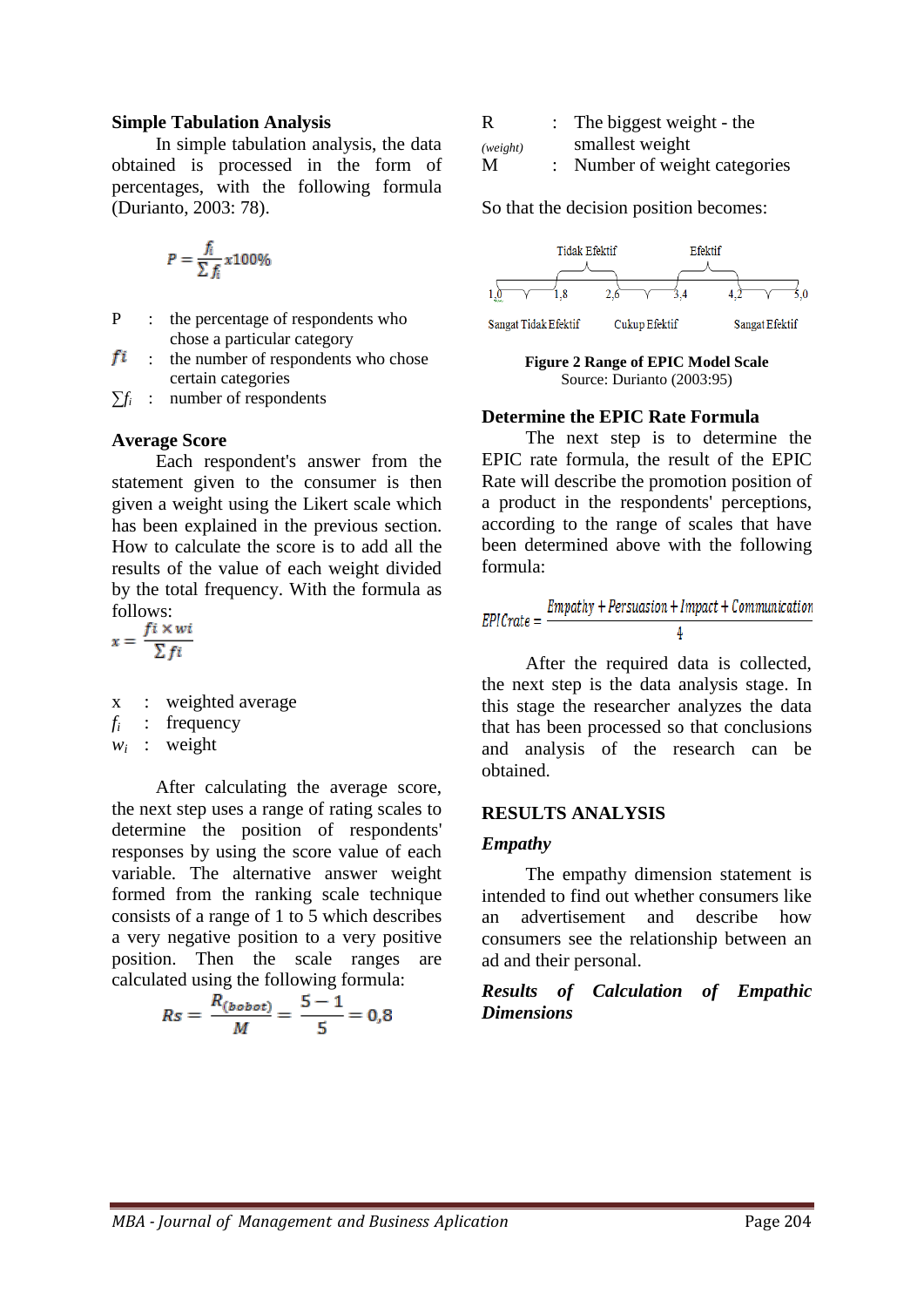|                  | Calculation of the Dimensions of Empathy Factors |              |                      |                 |                             |       |  |
|------------------|--------------------------------------------------|--------------|----------------------|-----------------|-----------------------------|-------|--|
| <b>Attribute</b> |                                                  |              | Total                |                 |                             |       |  |
| <b>Statement</b> | <b>Strongly</b><br>agree                         | Agree        | <b>Doubtful</b>      | <b>Disagree</b> | <b>Strongly</b><br>disagree | Total |  |
|                  | 34                                               | 64           |                      |                 |                             | 99    |  |
| 2                | 32                                               | 55           | 10                   | 2               |                             | 99    |  |
| 3                | 37                                               | 49           | 9                    |                 |                             | 99    |  |
| 4                | 50                                               | 43           | 3                    | 3               |                             | 99    |  |
| 5                | 24                                               | 60           | 14                   |                 |                             | 99    |  |
| 6                | 6                                                | 65<br>$\sim$ | 19<br>$\sim$ $\cdot$ | $\blacksquare$  | .<br>$\sim$ $\sim$          | 99    |  |

**Table 2 Calculation of the Dimensions of Empathy Factors**

| Table 3                                                      |  |  |  |  |  |
|--------------------------------------------------------------|--|--|--|--|--|
| <b>Simple Dimensions of Empathy Data Tabulation Analysis</b> |  |  |  |  |  |

| <b>Attribute</b> |                          |       |                                                  |                 |                             |               |
|------------------|--------------------------|-------|--------------------------------------------------|-----------------|-----------------------------|---------------|
| <b>Statement</b> | <b>Strongly</b><br>agree | Agree | <b>Doubtful</b>                                  | <b>Disagree</b> | <b>Strongly</b><br>disagree | Total $(\% )$ |
| 1                | 34%                      | 65%   | 1%                                               | 0%              | 0%                          | 100%          |
| $\overline{2}$   | 32%                      | 56%   | 10%                                              | 2%              | 0%                          | 100%          |
| 3                | 37%                      | 49%   | 9%                                               | 4%              | 0%                          | 100%          |
| 4                | 51%                      | 43%   | 3%                                               | 3%              | 0%                          | 100%          |
| 5                | 24%                      | 61%   | 14%                                              | 1%              | 0%                          | 100%          |
| 6                | 6%                       | 66%   | 19%<br>Course Drimow, data nucessaed in May 2019 | 7%              | 2%                          | 100%          |

Source: Primary data processed in May, 2018

| Table 4<br><b>Average Empathy Dimension Score</b> |                              |                                       |       |  |  |  |
|---------------------------------------------------|------------------------------|---------------------------------------|-------|--|--|--|
| <b>Attribute</b><br><b>Statement</b>              | <b>Frequency</b><br>X Weight | <b>Average Score</b><br>per Attribute | Total |  |  |  |
| 1                                                 | 429                          | 4.33                                  |       |  |  |  |
| $\overline{c}$                                    | 414                          | 4,18                                  |       |  |  |  |
| 3                                                 | 416                          | 4,20                                  | 4,15  |  |  |  |
| 4                                                 | 437                          | 4.41                                  |       |  |  |  |
| 5                                                 | 404                          | 4,08                                  |       |  |  |  |
| 6                                                 | 363                          | 3,67                                  |       |  |  |  |
|                                                   | <b>Total</b>                 | 24,88                                 |       |  |  |  |

Source:: Primary data processed in May, 2018

*Empathy is a dimension that involves a person's interest through two aspects, namely affection (feeling) and cognition (thinking) of a product after seeing the ad that is displayed on a media.*This is evidenced by changes in the minds of consumers to purchase these products. Based on Table 4.3, it is known that the average score of empathy dimensions is 4.15. The score is then included in the EPIC Model scale range*.* The results of AQUA ad

preference measurements are declared effective. This informs that consumers like and are interested in AQUA ads with the tagline "Ada AQUA".

## *Persuasion*

The dimension of persuasion statement informs what is given by an advertisement to improve or strengthen the character of a brand.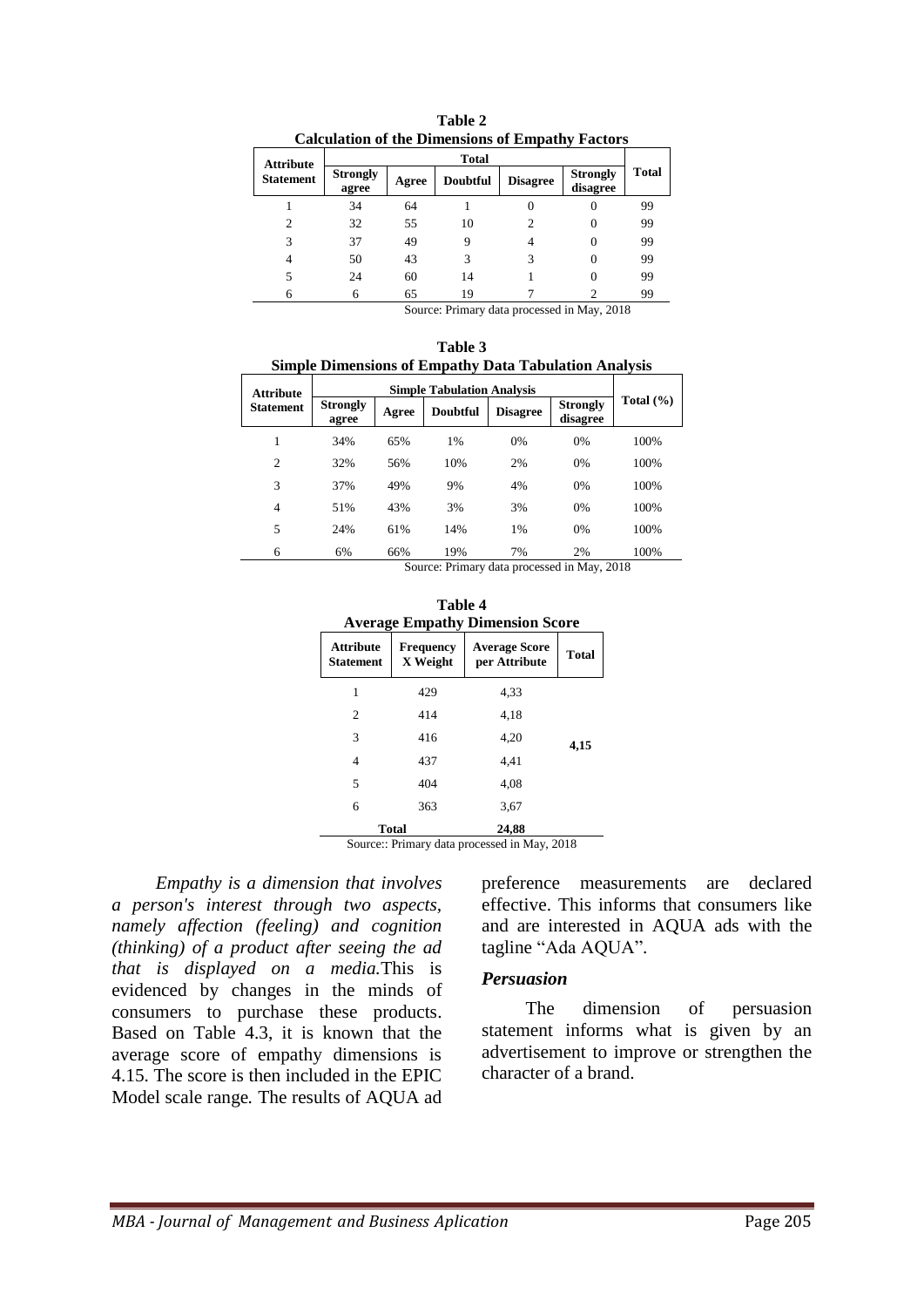| Calculation of the Persuasion Dimension Factor |                          |              |                 |                 |                             |          |    |
|------------------------------------------------|--------------------------|--------------|-----------------|-----------------|-----------------------------|----------|----|
|                                                | <b>Attribute</b>         | <b>Total</b> |                 |                 |                             |          |    |
| <b>Statement</b>                               | <b>Strongly</b><br>agree | Agree        | <b>Doubtful</b> | <b>Disagree</b> | <b>Strongly</b><br>disagree | Total    |    |
|                                                | 7                        | 29           | 52              | 12              | 6                           | $\Omega$ | 99 |
|                                                | 8                        | 13           | 52              | 25              | 6                           | 3        | 99 |
|                                                | 9                        | 15           | 59              | 17              | 8                           | $\theta$ | 99 |
|                                                | 10                       | 12           | 55              | 20              | 8                           | 4        | 99 |
|                                                | 11                       | 26           | 57              | 14              | $\overline{c}$              | $\Omega$ | 99 |
|                                                | 12                       | 29           | 54              | 13              | 2                           |          | 99 |

**Table 5 Calculation of the Persuasion Dimension Factor**

|     |  | Tabel 6<br><b>Simple Persuasion Dimension Data Analysis</b> |  |  |
|-----|--|-------------------------------------------------------------|--|--|
| ıte |  | <b>Simple Tabulation Analysis</b>                           |  |  |
|     |  |                                                             |  |  |

| <b>Attribute</b> |                          |       |                 |                 |                             |               |
|------------------|--------------------------|-------|-----------------|-----------------|-----------------------------|---------------|
| <b>Statement</b> | <b>Strongly</b><br>agree | Agree | <b>Doubtful</b> | <b>Disagree</b> | <b>Strongly</b><br>disagree | Total $(\% )$ |
| 5                | 29%                      | 53%   | 12%             | 6%              | 0%                          | 100%          |
| 6                | 13%                      | 53%   | 25%             | 6%              | 3%                          | 100%          |
| 7                | 15%                      | 60%   | 17%             | 8%              | 0%                          | 100%          |
| 8                | 12%                      | 56%   | 20%             | 8%              | 4%                          | 100%          |
| 9                | 26%                      | 58%   | 14%             | 2%              | 0%                          | 100%          |
| 10               | 29%                      | 55%   | 13%             | 2%              | 1%                          | 100%          |

Source: Primary data processed in May, 2018

| Table 7<br><b>Average Persuasion Dimension Score</b> |                              |                                       |              |  |  |  |
|------------------------------------------------------|------------------------------|---------------------------------------|--------------|--|--|--|
| <b>Attribute</b><br><b>Statement</b>                 | <b>Frequency</b><br>X Weight | <b>Average Score</b><br>per Attribute | <b>Total</b> |  |  |  |
| 7                                                    | 401                          | 4.05                                  |              |  |  |  |
| 8                                                    | 363                          | 3,67                                  |              |  |  |  |
| 9                                                    | 378                          | 3,82                                  |              |  |  |  |
| 10                                                   | 360                          | 3.64                                  | 3,89         |  |  |  |
| 11                                                   | 404                          | 4.08                                  |              |  |  |  |
| 12                                                   | 405                          | 4,09                                  |              |  |  |  |
|                                                      | <b>Total</b>                 | 23,34                                 |              |  |  |  |

Sumber : Data primer diolah Juli, 2018

Persuasion is a dimension that involves strengthening the character of a product displayed in advertisements compared to other similar products. In the persuasion dimension, the AQUA brand is more remembered by consumers than other similar products. This can be proven based on Table 4.6, it is known that the average score of the persuasion dimension is 3.89. The score is then included in the EPIC Model scale range*.* The results of the measurement of the effectiveness of the advertising preferences are in the range of

effective scale, informing that through AQUA product advertisements with the tagline "Ada AQUA" can provide improvement and strengthening of AQUA brand characters compared to similar brands to consumers.

#### *Impact*

The impact dimension statement is intended so that the impact used from the advertising results is the amount of product knowledge that consumers achieve through the level of consumer involvement with the product or the selection process.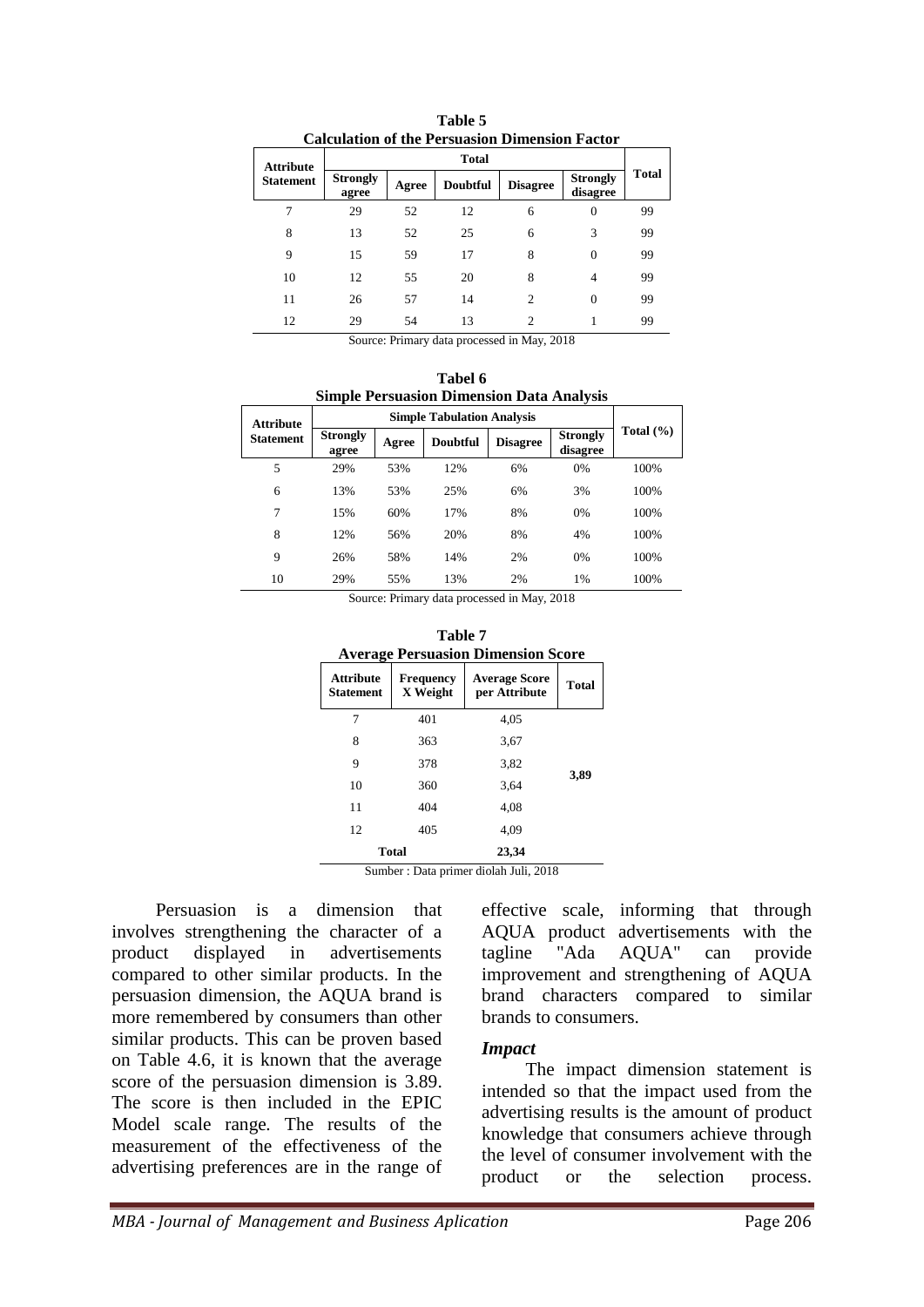|                  | Calculation of IMPACT Dimension Factors |       |                 |                 |                             |       |  |
|------------------|-----------------------------------------|-------|-----------------|-----------------|-----------------------------|-------|--|
| <b>Attribute</b> |                                         |       | <b>Total</b>    |                 |                             |       |  |
| <b>Statement</b> | <b>Strongly</b><br>agree                | Agree | <b>Doubtful</b> | <b>Disagree</b> | <b>Strongly</b><br>disagree | Total |  |
| 13               | 19                                      | 65    | 14              |                 | 0                           | 99    |  |
| 14               | 17                                      | 60    | 15              | 7               | 0                           | 99    |  |
| 15               | 25                                      | 62    | 11              |                 | $\Omega$                    | 99    |  |
| 16               | 33                                      | 50    | 14              | $\overline{c}$  | 0                           | 99    |  |
| 17               | 14                                      | 63    | 18              | 4               | 0                           | 99    |  |
| 18               | 5                                       | 61    | 18              | 11              | 4                           | 99    |  |

**Table 8 Calculation of IMPACT Dimension Factors**

|                                                            | Table 9 |  |
|------------------------------------------------------------|---------|--|
| <b>Simple Data Dimension Analysis of IMPACT Dimensions</b> |         |  |

| <b>Attribute</b> |                          |       | <b>Simple Tabulation Analysis</b> |                 |                             |               |
|------------------|--------------------------|-------|-----------------------------------|-----------------|-----------------------------|---------------|
| <b>Statement</b> | <b>Strongly</b><br>agree | Agree | <b>Doubtful</b>                   | <b>Disagree</b> | <b>Strongly</b><br>disagree | Total $(\% )$ |
| 13               | 19%                      | 66%   | 14%                               | 1%              | 0%                          | 100%          |
| 14               | 17%                      | 61%   | 15%                               | 7%              | 0%                          | 100%          |
| 15               | 25%                      | 63%   | 11%                               | 1%              | 0%                          | 100%          |
| 16               | 33%                      | 51%   | 14%                               | 2%              | 0%                          | 100%          |
| 17               | 14%                      | 64%   | 18%                               | 4%              | 0%                          | 100%          |
| 18               | 5%                       | 62%   | 18%                               | 11%             | 4%                          | 100%          |

Source: Primary data processed in May, 2018

| Table 10                              |
|---------------------------------------|
| <b>IMPACT Dimension Average Score</b> |

|                                      |                       | - 0                                   |              |
|--------------------------------------|-----------------------|---------------------------------------|--------------|
| <b>Attribute</b><br><b>Statement</b> | Frequency<br>X Weight | <b>Average Score</b><br>per Attribute | <b>Total</b> |
| 13                                   | 399                   | 4,03                                  |              |
| 14                                   | 384                   | 3,88                                  |              |
| 15                                   | 408                   | 4,12                                  |              |
| 16                                   | 411                   | 4,15                                  | 3,93         |
| 17                                   | 384                   | 3,88                                  |              |
| 18                                   | 399                   | 3.53                                  |              |
|                                      | Total                 | 23,59                                 |              |

Source: Primary data processed in May, 2018

The impact can be interpreted whether a brand can look more prominent than other brands in a similar category and whether an advertisement can engage consumers in the message delivered. Impact dimensions can be said to be good if consumers can feel the differences that exist such as the advantages of products advertised compared to other similar products. Based on Table 4.9, it is known that the average score of the impact dimension is 3.93. The score is then included in the EPIC Model scale range*.* 

The results of the measurement of the effectiveness of the advertisement are included in the effective scale range. This can be interpreted that the AQUA brand is superior and prominent compared to other brands.

#### *Communication*

The communication dimension statement is aimed at whether consumers understand what AQUA advertisements convey.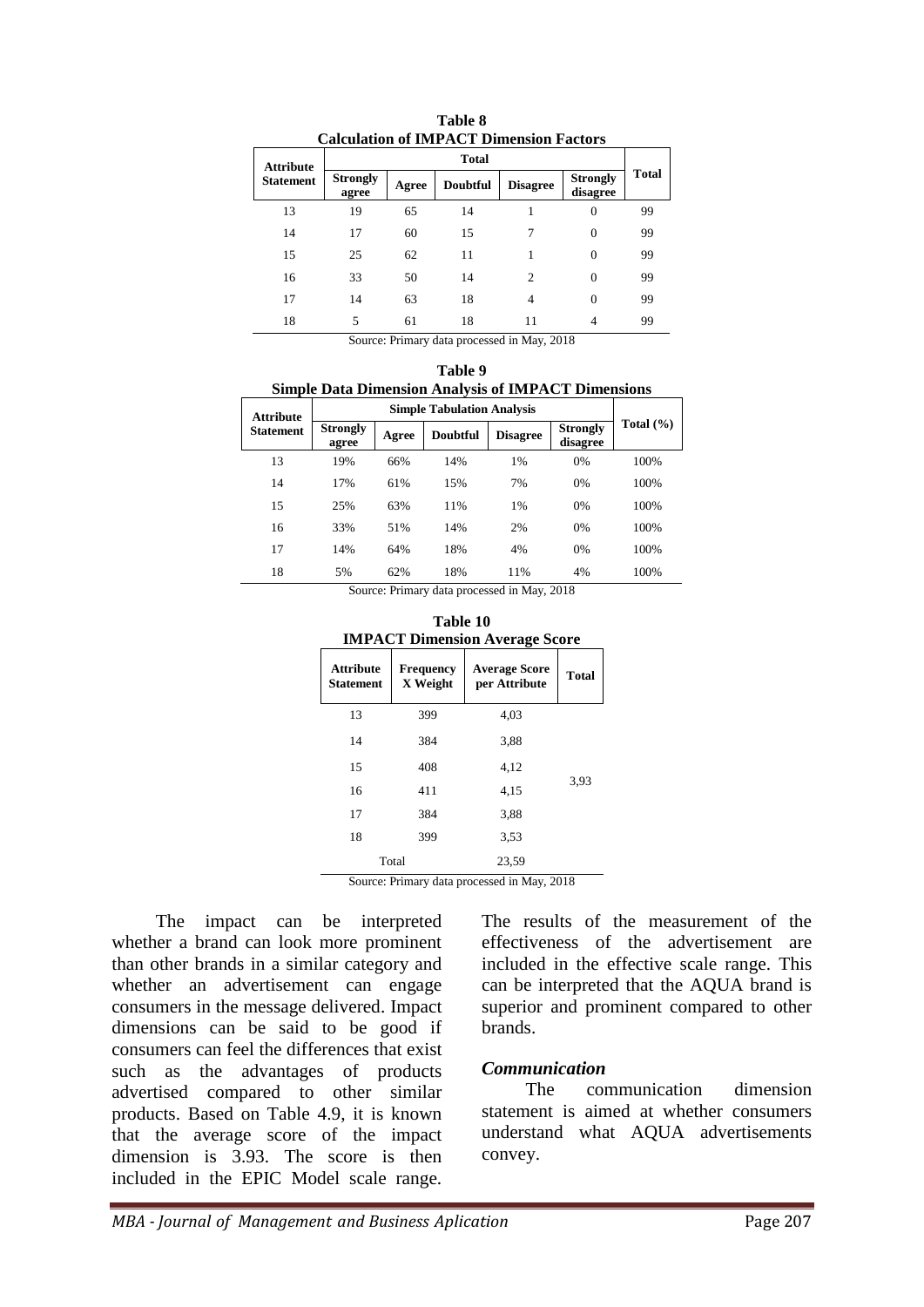|                  |                          |       | Сакинноп от Сопинипсаноп Бинспярн і аского |                 |                             |              |
|------------------|--------------------------|-------|--------------------------------------------|-----------------|-----------------------------|--------------|
| <b>Attribute</b> | <b>Total</b>             |       |                                            |                 |                             |              |
| <b>Statement</b> | <b>Strongly</b><br>agree | Agree | <b>Doubtful</b>                            | <b>Disagree</b> | <b>Strongly</b><br>disagree | <b>Total</b> |
| 19               | 23                       | 52    | 16                                         | 7               |                             | 99           |
| 20               | 17                       | 59    | 16                                         | 6               |                             | 99           |
| 21               | 24                       | 65    | 7                                          | 3               | $\Omega$                    | 99           |
| 22               | 23                       | 63    | 12                                         | 1               | $\Omega$                    | 99           |
| 23               | 26                       | 61    | 10                                         | $\overline{c}$  | $\Omega$                    | 99           |
| 24               | 36                       | 57    | 5                                          |                 | $\Omega$                    | 99           |
|                  | -                        | - -   | . .                                        | .               | ----                        |              |

**Table 11 Calculation of Communication Dimension Factors**

**Table 12 Communication Dimension Data Tabulation Analysis**

| <b>Attribute</b> |                          |       | <b>Simple Tabulation Analysis</b> |                 |                             |               |
|------------------|--------------------------|-------|-----------------------------------|-----------------|-----------------------------|---------------|
| <b>Statement</b> | <b>Strongly</b><br>agree | Agree | <b>Doubtful</b>                   | <b>Disagree</b> | <b>Strongly</b><br>disagree | Total $(\% )$ |
| 19               | 23%                      | 53%   | 16%                               | 7%              | 1%                          | 100%          |
| 20               | 17%                      | 60%   | 16%                               | 6%              | 1%                          | 100%          |
| 21               | 24%                      | 66%   | 7%                                | 3%              | 0%                          | 100%          |
| 22               | 23%                      | 64%   | 12%                               | 1%              | 0%                          | 100%          |
| 23               | 26%                      | 62%   | 10%                               | 2%              | 0%                          | 100%          |
| 24               | 36%                      | 58%   | 5%                                | 1%              | 0%                          | 100%          |

Source: Primary data processed in May, 2018

| Table 13<br><b>Communication Dimension Average Score</b> |                              |                                                    |              |  |  |  |
|----------------------------------------------------------|------------------------------|----------------------------------------------------|--------------|--|--|--|
| <b>Attribute</b><br>Statement                            | <b>Frequency</b><br>X Weight | <b>Average Score</b><br>per Attribute              | <b>Total</b> |  |  |  |
| 10                                                       | 386                          | 3,90                                               |              |  |  |  |
| 20                                                       | 382                          | 3,86                                               |              |  |  |  |
| 21                                                       | 407                          | 4,11                                               |              |  |  |  |
| 22                                                       | 405                          | 4.09                                               | 4,06         |  |  |  |
| 23                                                       | 408                          | 4,12                                               |              |  |  |  |
| 24                                                       | 425                          | 4,29                                               |              |  |  |  |
|                                                          | <b>Total</b>                 | 24,37<br>Course Drimow, data necessarily Mov. 2019 |              |  |  |  |

Source: Primary data processed in May, 2018

Communication in advertising is where companies try to inform, persuade, and remind consumers directly or indirectly about the products and brands sold. Effective communication in advertising must be able to change the attitudes and behavior of individuals or the public exposed to the advertisement in the form of changes in behavior of the desire to buy products that are advertised and willing voluntarily with their own desire to indirectly market the product to other individuals. Based on Table 4.12, it is

known that the mean score of the Communication dimension is 4.06. The score is then included in the EPIC Model scale range*.* The results of the measurement of the effectiveness of the advertisement are included in the effective scale range. This shows that the AQUA advertising message with the tagline "Ada AQUA" through the media is communicative. This is evidenced by the attitude of consumers who can remember the tagline "Ada AQUA" well. The next step is to calculate the EPIC Rates as a whole as follows :